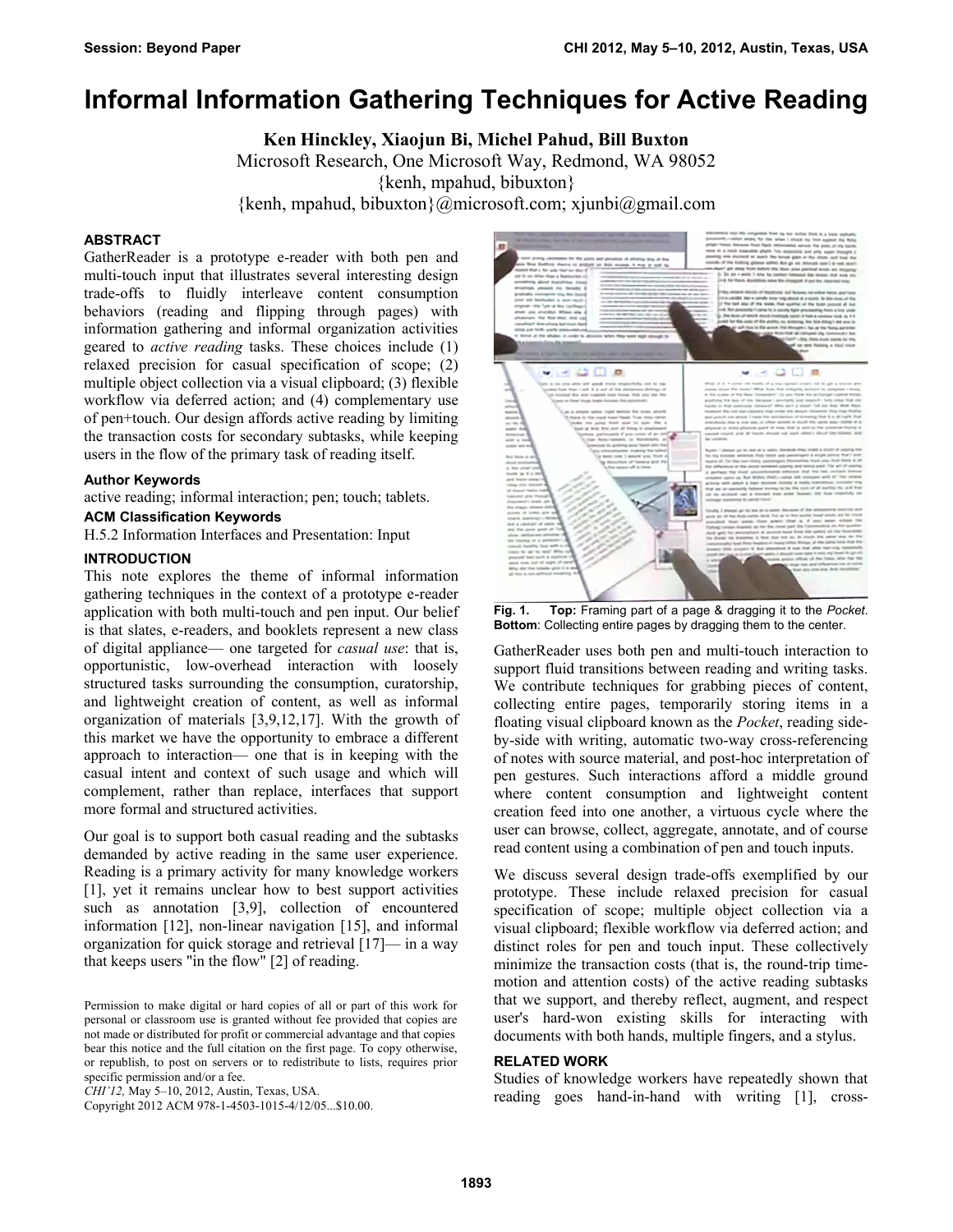referencing information between documents [\[1](#page-3-4)[,11](#page-3-7)[,13\]](#page-3-8), nonsequential navigation [\[15\]](#page-3-5), gathering pieces of information [\[12\]](#page-3-2), spatial layout [\[10\]](#page-3-9), and so on. All of these active reading activities are subtasks of the primary activity of reading, browsing, or otherwise skimming through pages, notes, and piles of documents. As such, active reading should support these activities with lightweight interactions at a reasonable price in terms of the transaction costs, and without distracting users from their primary task: reading.

Several efforts have investigated informal interfaces and lightweight approaches to organization. Studies of knowledge workers' activity with paper documents [\[3\]](#page-3-0) and notes [\[9\]](#page-3-1) indicate need for unstructured ways to gather information. Informal organization tools should support rapid storage and retrieval, without forcing users to name or categorize information [\[17\]](#page-3-3). LiquidText [\[16\]](#page-3-10) uses multitouch with scrollable documents to support active reading, including collection of document snippets and arranging cross-referenced excerpts side-by-side with the document. GatherReader explores new ways to support such task workflows. It adopts the central design principle of division of labor between pen and touch: *the pen writes and touch manipulates* [\[8\]](#page-3-11)— which LiquidText, while a multi-touchonly system, nonetheless explicitly notes may benefit active reading tasks [\[16\]](#page-3-10). We also contribute a new perspective on informal information gathering in the context of e-reading.

# **GATHERING CONTENT**

Traditional copy-paste offers one way to gather content. Copy-paste is a command phrase with scope, verb, and indirect object: *Copy* (**verb**) *<this>* (**scope**) *to <new location>* (**indirect object**)*.* Effectively interleaving the gathering of content with reading requires reducing the steps— the individual, atomic interactions— in each part of this command phrase. It also must maintain a flexible workflow that permits the user to quickly grab content, while deferring secondary decisions of what to do with it.

Here, we contrast our approach with that of LiquidText because it shares many motivations with our own work, it is a good example of a recent paper applying modern multitouch interaction techniques to this problem, and because contrasting the specific actions and gestures employed by LiquidText shows clearly the trade-offs we have made to optimize the task workflow of GatherReader to afford the casual and relatively unstructured collection of encountered information [\[12\]](#page-3-2). The workflow supported by LiquidText is also similar to, but more streamlined than, the transactions required to perform similar tasks on the iPad; gathering a passage of text requires the step-by-step selection of individual words. The steps in LiquidText [\[16\]](#page-3-10) are:

- **1.** Tap on an opening word boundary;
- **2.** Touch down and drag to extend the selection; and
- **3.** Lift at the closing word boundary.

To gather (extract) the text selection, the user then must:

- **4.** Hold the selection with the nonpreferred hand; and
- **5.** Drag the selection to the canvas (a freeform arrangement area side-by-side with the document).

Note here that LiquidText already simplifies one step of the traditional copy-paste workflow as exemplified by the iPad: the *Copy* command itself is made implicit by the direct manipulation of steps 4-5 so that no "command" selection *per se* has to be made.

## **Relaxed Precision for Casual Specification of Scope**

GatherReader uses a *Frame-and-Drag-to-Pocket* technique to support gathering passages of text. The user frames the desired passage with thumb-and-forefinger at the margin of the document to specify the desired passage of text. Note that this relaxes the precision required by steps 1-3 above. In GatherReader this framing gesture accentuates the framed region, while a subtle alpha-transparent gray mask deemphasizes the rest of the page (*[Fig. 1,](#page-0-0) top*).

This approach lowers the transaction costs for grabbing a passage of text in two ways: first, it combines steps 1-3 into a single chunk [\[4\]](#page-3-12); and second, it relaxes the precision with which the user must specify the selection in the first place. The user simply frames the *approximate* start, and the *approximate* end, by bringing thumb and forefinger to the screen. This integrates steps 1-3 into a single multi-touch gesture while also affording a casual specification of scope.

But to be clear, this is a trade-off: favoring imprecise specification of scope means we forego the ability to gather word-by-word selections. Furthermore, our technique is geared towards selecting a single line up to a paragraph or two, but not arbitrary selections that might span multiple pages. We could add mechanisms to handle these cases, but this might make the techniques more complex, distracting, or inefficient and thereby inhibit the informal informationgathering behaviors we wish to support in the first place.

#### **Integrating Selection and Gathering**

But what of steps 4-5 outlined above? GatherReader uses a two-finger framing gesture to specify the selection (steps 1- 3), as well as to hold a temporary state (mode) where a single-finger drag tears off a copy of the selected region (*[Fig. 1,](#page-0-0) top*). Thus our technique enables users to articulate steps 1-5 as a continuous two-handed gestural phrase, which makes it feel more like a single action [\[4\]](#page-3-12).

However, we observed (during informal user tests, reported later in this note) that many users prefer to articulate this unimanually— that is, they frame the desired passage with thumb and forefinger of their preferred hand, and then they extract the selection by dragging it away with a single finger, again with their preferred hand. Hence, our technique supports framing passages from either the left margin or right margin, and furthermore the selection frame, once established, persists until the user drags it off (or taps again to dismiss it). Supporting this one-handed task flow is critical for slates, which users often hold in the nonpreferred hand while interacting with their content.

# **Multiple Object Collection via a Visual Clipboard**

Step 5 of the LiquidText workflow above, dragging an extract to the canvas, supports an important capability: that of moving pieces of content to a secondary surface where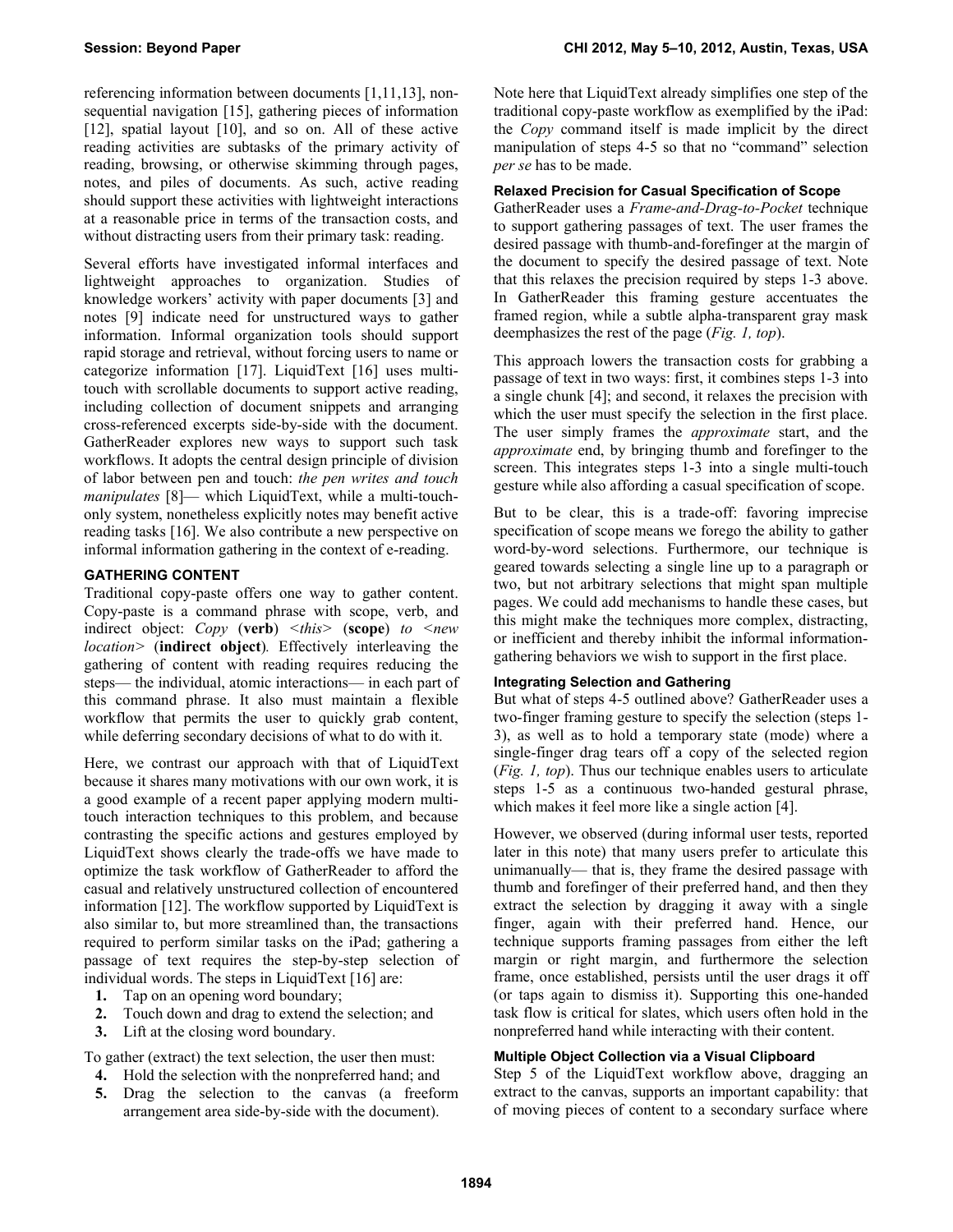they can be freely arranged or grouped by proximity, annotated, inserted in the context of other notes, etc. However, one weakness of the approach is that the splitscreen canvas view is always visible in LiquidText meaning that the document itself is not the sole focus of attention at times of intense reading— and furthermore it means that the indirect object of the resulting copy-paste command phrase implicitly *requires the user to decide immediately where to put the extract*— in effect, how to categorize and organize it— at the moment he gathers it.

Our approach keeps attention focused on the document even as the user gathers multiple pieces of content. The *Pocket*, inspired by the knitted-elastic straps on moleskin notebooks, is an area that always remains visible (i.e., it floats above whatever document, notes, or application happens to be displayed below), where users can tuck content away (*[Fig. 1,](#page-0-0) bottom*). Our prototype uses the spine to pocket items (because our original motivation stemmed from dual-screen devices [\[7\]](#page-3-13)), but feedback from test users suggests the bottom edge of the screen would be a better design choice for our current single-screen prototype.

The Pocket serves as an unnamed and uncategorized place to *temporarily* place one or more objects, as well as a visually salient reminder of what has been collected. Unlike traditional copy-paste, it is not a single-buffer model, so the user can freely gather multiple items while continuing to read. Once the user frames part of a page, the user places it in the Pocket via a single-touch drag from the selected region to the spine between the pages. The selection then snaps to the spine and shrinks to thumbnail size, stored for later use. Multiple items may be dragged into the pocket or stacked on top of one another, if desired.

Analogs of the Pocket have a long history in humancomputer interaction, such as van Dam's *Attic* [\[5\]](#page-3-14) and Roberson's *Fix-and-Float* [\[14\]](#page-3-15), but our work extends these concepts to a visual clipboard in the modern context of direct input on tablets and e-readers. The Pocket was originally conceived in the context of the unpublished Courier project at Microsoft; here we articulate the intent and utility of this approach for gathering content.

# **Flexible Workflow via Deferred Action**

Significantly, the Pocket also supports deferral of the decisions as to what to do with the collected items, where to put them, or how to classify them; in short, it offers a place to stash an object until its future role and significance are better understood [\[3,](#page-3-0)[9\]](#page-3-1). The user may drag items out of the Pocket at a later time to drop them into a different document, notebook page, application, or web page, as inputs for subsequent content creation. At present the GatherReader prototype leaves off here where other efforts, including our own previous work on the Codex [\[7\]](#page-3-13) and pen + touch [\[8\]](#page-3-11), show how to support further handwriting recognition, search, and richer content creation. By offering an ever-present and immediate place to put things with a minimal transaction cost, GatherReader explicitly seeks to

support low-overhead collection of content without disrupting the core experience of reading itself.

## **A Further Streamlined Approach to Gather Pages**

Our *Frame-and-Drag-to-Pocket* technique allows gathering pieces of content, but to push the idea of relaxed precision even further, we implemented *Pocketing an Entire Page* (*[Fig. 1,](#page-0-0) bottom*). This integrates page flipping itself with a *Drag-to-Pocket* gesture: the user starts flipping the page but keeps pulling, similar to tugging at the corner of a physical page, to "tear the page out of the book."

Here, the gesture begins as an ordinary page flip articulated by swiping across the edge of a page— but if the user continues dragging instead of lifting, a thumbnail of the current page appears under the user's finger, as if the user had torn out a copy of the page. We use a simple movement distance threshold and 500ms time-out to separate this gesture from page flip gestures (i.e., short, quick drags or finger taps at the margin of the page).

A page flip implicitly refers to a scope of one page. By extending page flip to our pocketing concept, we offer users an extremely low-overhead way of "saving" a page for later reference, and we again leverage the Pocket so that the decision of what, if anything, to do with the page can be put off. This affords collection of pages by eliminating as many ancillary costs as possible, and indeed integrates the method of collecting pages with the act of flipping through the document itself. In this way, the design offers a lowresistance path for users to move from simple browsing behaviors (flipping pages) to the informal information gathering behaviors that our design seeks to encourage.

# **Annotation and Notes Side-by-Side with Reading**

We use pen input to support freeform annotation and notetaking while reading [\[1\]](#page-3-4). We believe specialization of the roles of the devices [\[8\]](#page-3-11) is critical to support seamless markup. Systems with only touch (or a capacitive stylus) require mode switching to toggle between mark-up and direct manipulation. Our system also supports split-screen viewing of the document side-by-side with notes by tapping on a *split-screen view* icon. This opens a notebook on the right with independent page navigation [\[7\]](#page-3-13). The pen always writes, whether the user employs it to mark-up the document or take separate (split-screen) notes.

#### **Automatic Two-way Cross-Referencing of Notes**

Any notation that the user jots in the notebook is automatically linked back to the document page that currently appears on the left-hand side of the screen. A subtle animation of a blue cone links the notation to the source page as soon as the user finishes writing a passage. If the user reviews his notes later, tapping on the resulting hyperlink icon flips to the source page for the notation in the document; tapping it again brings the user right back to where he's currently working. This supports working with multiple documents, or parts of a document, in one working context. The automatic hyperlinks are two-way: tapping a *Comments* button at the bottom of the document page